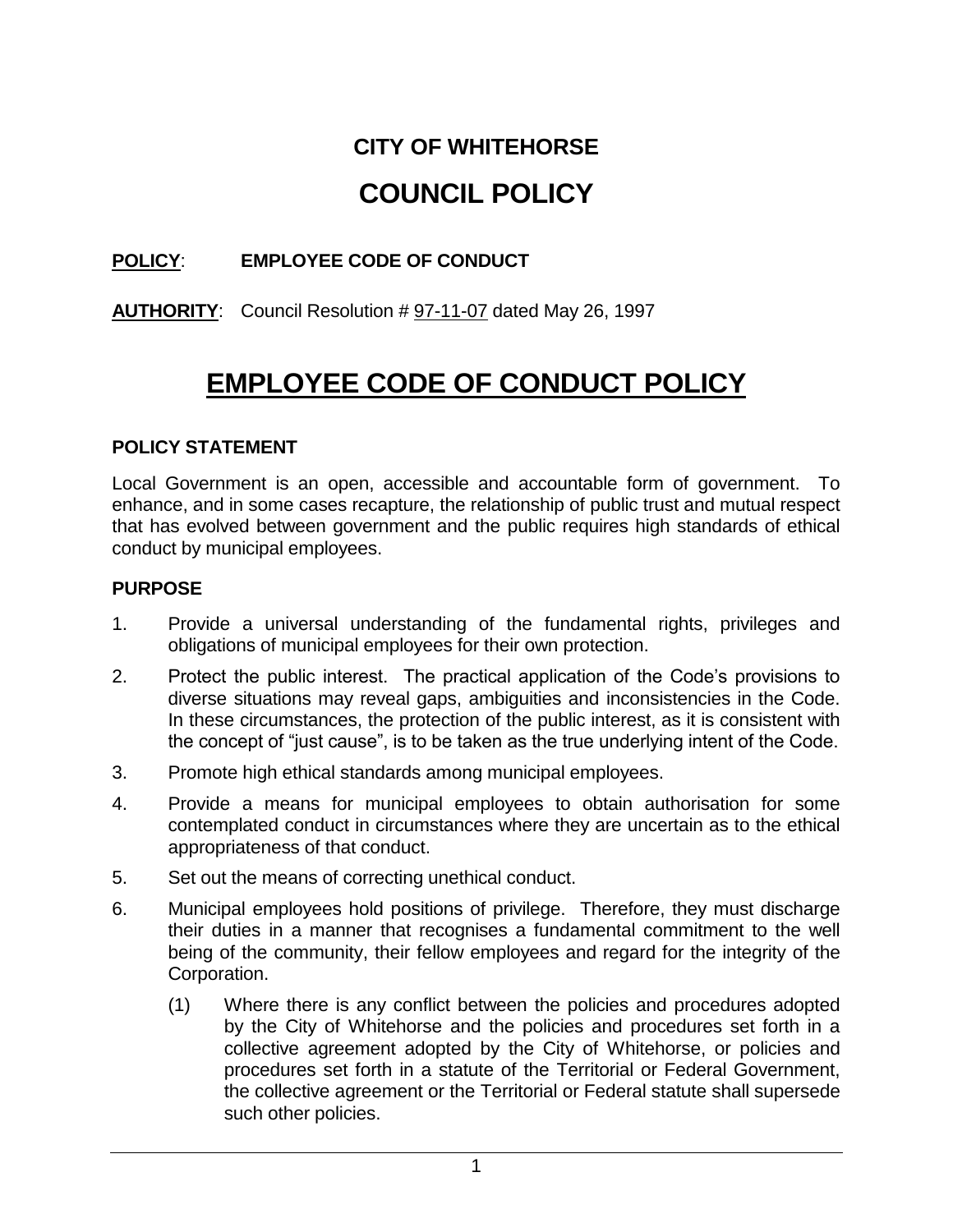#### **DEFINITIONS**

- 7. Municipal Employee includes all employees and officers of the City of Whitehorse as defined in all collective agreements and employment bylaws.
- 8. Public Comment disclosures made in a public speech, lecture, radio or television broadcast, in the press or book form.
- 9. Confidential Information while the classification of information as "confidential" is a matter of administrative discretion whether labelled as confidential or not, disclosure of information will not constitute a breach of the Code of Conduct unless that information is of an inherently confidential nature such as:
	- (1) personal data of employees or others.
	- (2) records related to internal policies and practices which if disclosed may prejudice the effective performance of a municipal operation.
	- (3) records of a financial nature reflecting information given or accumulated in confidence.
	- (4) files prepared in connection with litigation and adjudicative proceedings.
	- (5) reports of consultants, policy drafts and internal communications which, if disclosed, may prejudice the effective operation of a municipal operation or impugn the reputation of any person.
	- (6) any report prepared for Council is to be released only by Council.
	- (7) information regarding the acquisition or disposal of land.
- 10. Corporation means the City of Whitehorse.
- 11. Just Cause means sufficient or proper reason for discipline or discharge.

#### **RESPONSIBILITIES**

- 12. City Council shall:
	- (1) hear appeals on actions taken concerning employees' ethical conduct by the City Manager, should the employee so desire to appeal.
		- (a) following the appeal, decide on the appropriate action in matters concerning employees' ethical conduct.
- 13. The City Manager shall:
	- (1) make such revisions, additions or deletions to the Code of Conduct as may be justified under the concept of "just cause".
	- (2) investigate allegations and inquiries relating to unethical conduct by employees.
	- (3) decide on the appropriate action in matters concerning employees' ethical conduct.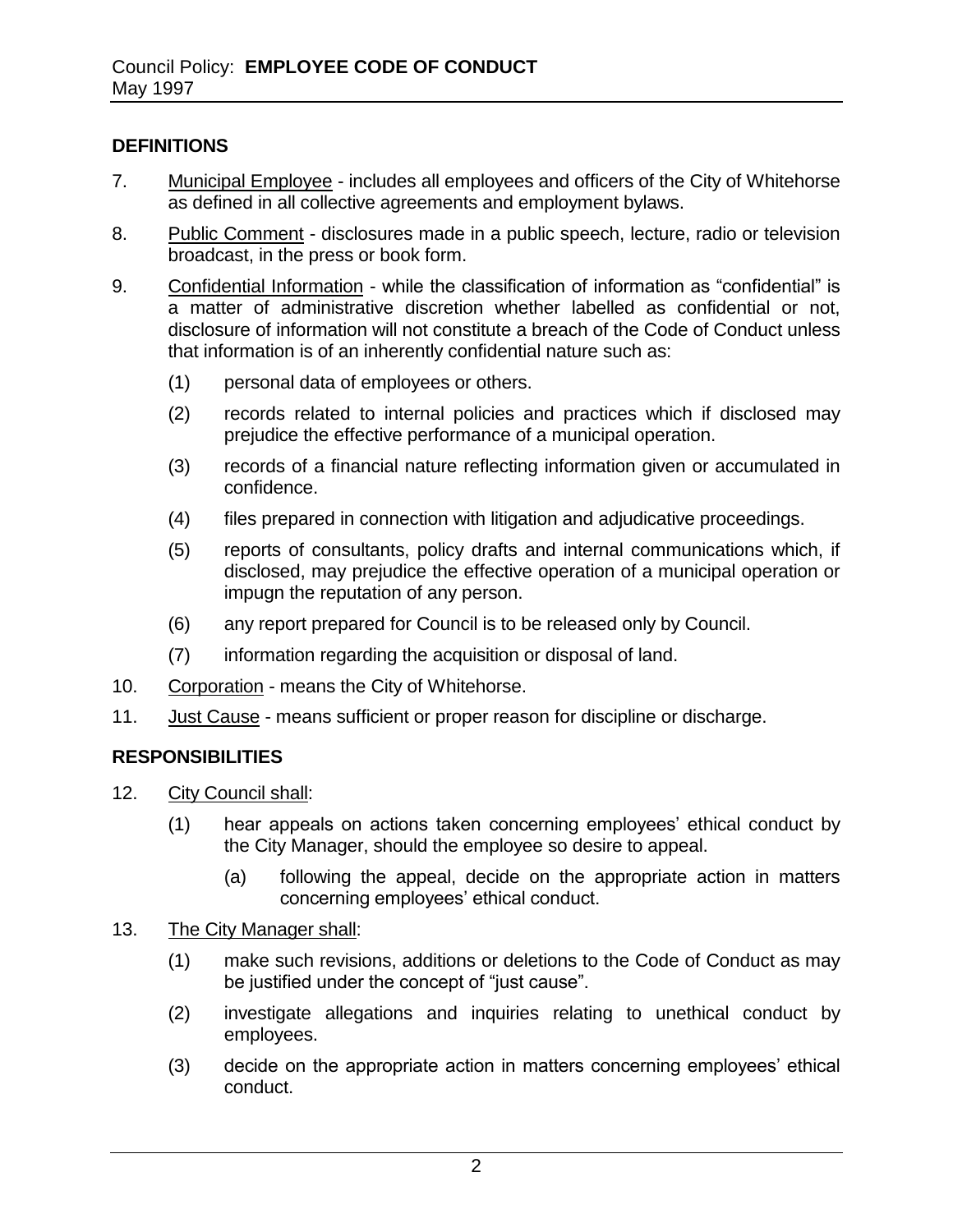- (4) ensure the administrative controls referred to in the Code of Conduct are in place.
- 14. The Human Resources Department shall:
	- (1) fully inform newly appointed employees of the ethical standards they are expected to observe. If requested, to obtain clarification of the specific ethical standards the employee will be required to observe in a particular position.
		- (a) keep employees informed, on an ongoing basis, of the City's policy on ethical behaviour.
		- (b) prior to the making of an appointment to a position, request a disclosure of actual or potential conflicts of interest which would be brought about by that person's employment in that position. In instances of actual conflict of interest, the matter shall be referred to the City Manager for a decision on whether the applicant should be appointed to the position.

#### 15. Employees

#### (1) **Integrity**

Ultimately, ethical behaviour relies on the diligence of the individual. However, since a breach of ethics impacts not only on the individual but also the Corporation, a code of conduct is the means by which the municipality acknowledges their responsibility in this area, as well as their responsibility to provide clarity to their employees on what would be considered inappropriate behaviour.

Without restricting the scope of this rule, the following shall be considered breaches of the Code of Conduct:

(a) Conduct in one's private life or employment activities which harms the City's reputation or renders the employee unable to perform his or her duties satisfactorily.

What moral standard an employee must adhere to will vary with the employee's relationship with other employees, the City and the public.

- (b) Unless otherwise authorised, to use or permit the use of City vehicles, equipment, materials or property for purposes other than City business.
- (c) To solicit patronage from elected municipal authorities to further his or her personal interests or the interests of others, to the extent that any other citizen could not receive.
- (d) To knowingly breach the law or any government regulation in the performance of his or her duties or to request others to do so.
- (e) To intentionally falsify any of the City's records.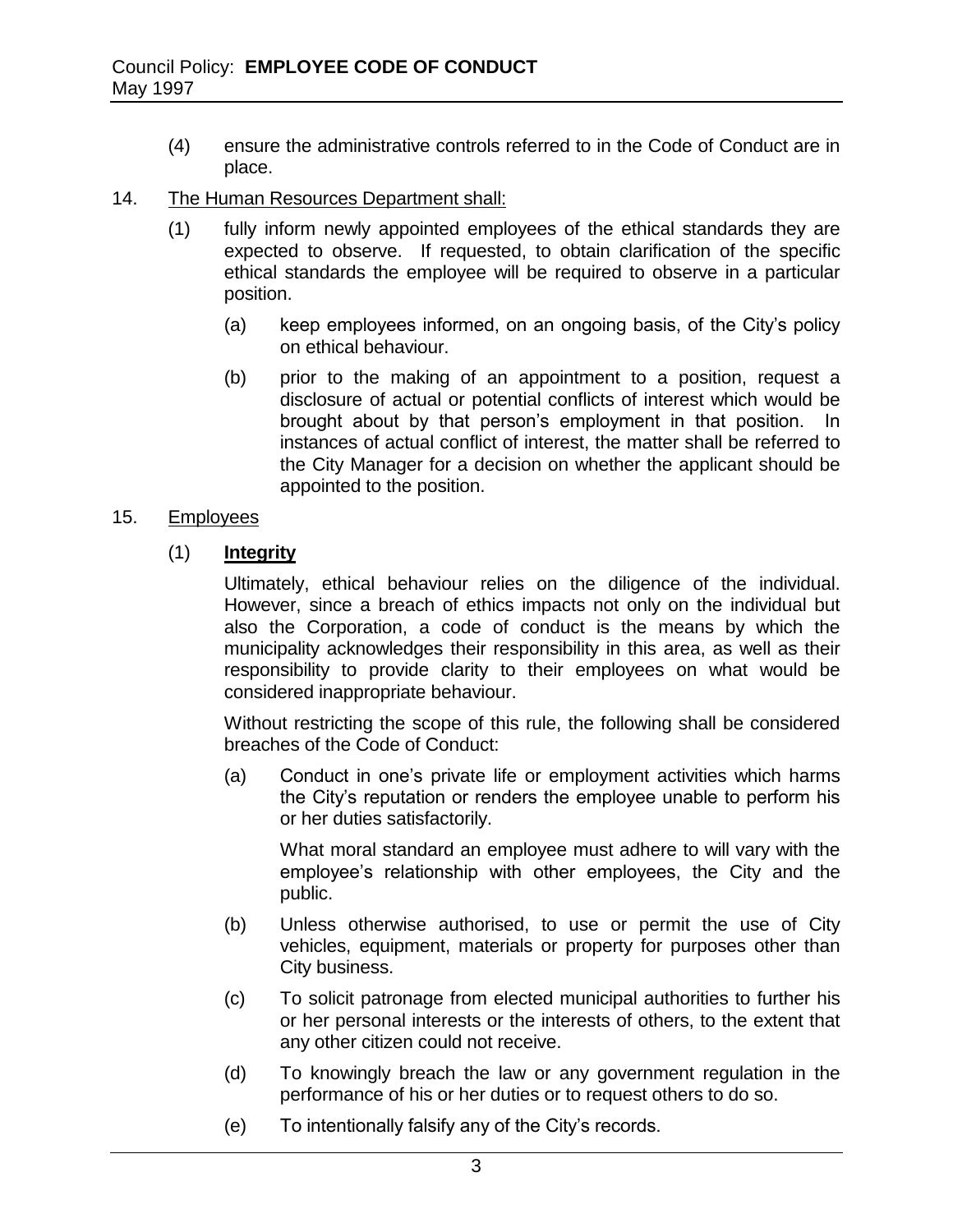### (2) **Impartiality**

Every municipal employee must perform his or her duties in an impartial manner.

Without restricting the scope of this rule, the following shall be considered breaches of the Code of Conduct:

(a) No employee shall grant any special consideration, treatment or advantage in matters related to his or her employment to any citizen beyond that which is available to any other citizen.

#### (3) **Conflict of Interest**

Every municipal employee shall avoid situations in which the employee has a personal interest sufficient to influence, or appear to influence, the objective exercise of that employee's authority. When an employee is, or believes he/she may be in a position of conflict of interest with regard to the City, the employee should disclose this to their Department Manager, or in his/her absence to the Division Manager, or in his/her absence to the City Manager and refrain from exercising his/her authorities relevant to the conflict until duly authorised.

Without restricting the scope of this rule, the following shall be considered breaches of the Code of Conduct:

(a) Gifts and Benefits

The inherent pitfall in accepting gifts and benefits from outside sources is that regardless of the intent, in most instances the person providing the gift has something to gain from the recipient. Gifts and other benefits are the most obvious means of wielding some kind of influence regardless of how innocuous the gesture may appear to be on the surface.

Without restricting the scope of this rule, the following shall be considered breaches of the Code of Conduct:

- (i) A municipal employee must refrain from accepting gifts and benefits from firms or individuals.
- (ii) A municipal employee must not place themselves in a position where they are under an obligation to favour an individual or firm.
- (iii) There is a role for "moderate hospitality". Employees must consult with their supervisor to determine whether or not a specific gesture constitutes moderate hospitality.
- (iv) A municipal employee must not offer preferential treatment in the lease, rental, use or purchase of City facilities, equipment, or services without the prior authorisation of the City Manager.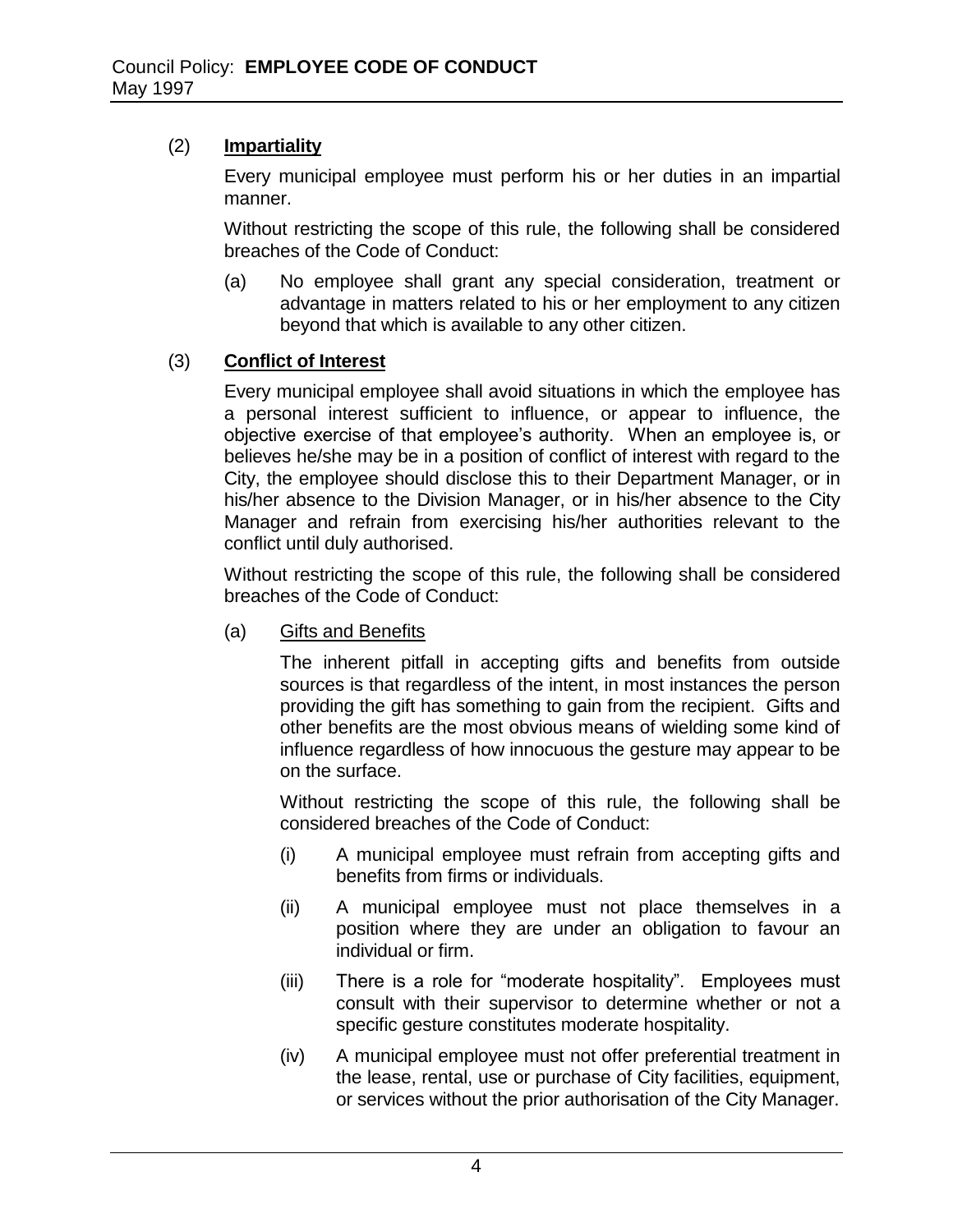#### (b) Use of Municipal Property

This section regulates the "outside" use of municipal property by an employee.

Without restricting the scope of this rule, the following shall be considered breaches of the Code of Conduct:

- (i) An employee must not use the municipality's property, equipment, supplies or services for activities not associated with the discharge of official duties.
- (ii) Employees shall not use the municipality's property, equipment, supplies or services for personal gain.

#### (4) **Outside Employment or Activities**

Every municipal employee must perform his or her duties to an acceptable level.

Without restricting the scope of this rule, the following shall be considered breaches of the Code of Conduct.

- (a) Where outside employment or activities reduce to an unacceptable level the interest or energy an employee devotes to his or her duties.
- (b) Where the outside employment or activity is performed in such a way as to give the impression, even if done unintentionally, that the employee is acting in an official municipal capacity or holding himself or herself out as representing an official City point of view.
- (c) Where an employee uses his or her position to solicit business on his or her own account during regular working hours for the City.

# (5) **Financial Transactions**

Every municipal employee must adhere to City bylaws and policies regarding any municipal financial transaction.

Without restricting the scope of this rule, the following shall be considered breaches of the Code of Conduct:

- (a) Where the employee is in a position where he/she could derive any direct or indirect benefits or interest from any municipal contract or business on which the employee can influence decisions.
- (b) To buy surplus municipal property where the employee can influence decisions with respect to the disposal arrangements. This restriction is not intended to prohibit any employee from surplus municipal property which is offered for sale by public tender.

Disposal of municipal property, assets or services shall be in compliance with the City purchasing bylaw or municipal policies. At no time shall this benefit any individual employee or group of employees.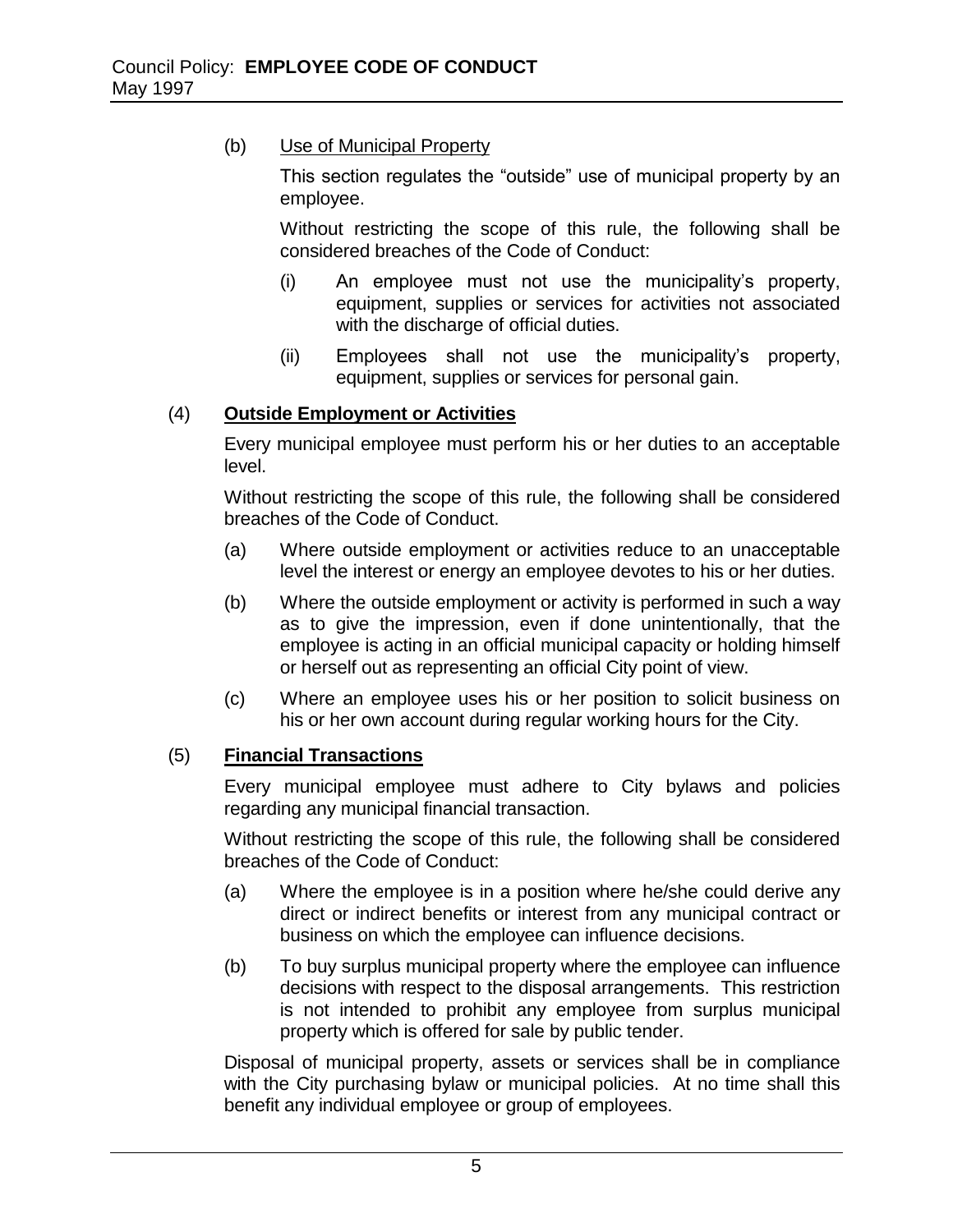#### (6) **Confidentiality**

Every municipal employee must hold in strict confidence all information of a confidential nature acquired in the course of his or her employment with the City.

Without restricting the scope of this rule, the following shall be considered breaches of the Code of Conduct.

- (a) To use confidential information which is not available to the general public and to which the employee has access by reason of his/ her employment with the City to further his/her personal interests or the interests of others.
- (b) To disclose to unauthorised persons confidential information to which the employee has access by reason of his/her employment with the City.

# (7) **Political Activity**

Municipal employees are to be allowed as great a measure of political rights as can be reconciled with the need to ensure the fact and appearance of impartiality in the performance of their duties with the City. The point at which an appropriate balance can be struck in any particular case depends primarily on the nature and level of the employee's responsibilities.

Without restricting the scope of this rule, the following shall be considered breaches of the Code of Conduct:

- (a) To use the authority or influence of his/her position with the City on behalf of a political party or candidate.
- (b) To engage during working hours in any activity for or against any candidate.
- (c) When seeking election to the City of Whitehorse municipal office, an employee shall adhere to the requirements of Section 34.1 of the Municipal Act. This article has no reflection on election to any other municipal government or First Nations Government.
- (d) A foundation of the employee/employer relationship is that the employee must show up for work and perform his/her duties to an acceptable level. Those employees elected to Territorial or Federal office would not likely be able to fulfil this obligation.

#### 8) **Public Comment**

Every municipal employee shall display the reserve inherent in his/her position with the City when publicly expressing his/her personal opinions on matters of political controversy or on existing or proposed municipal policy or administration. This policy is not intended to restrict the legitimate public comment of spokespersons of employee associations nor the public comment of employees on matters of essentially a personal interest to the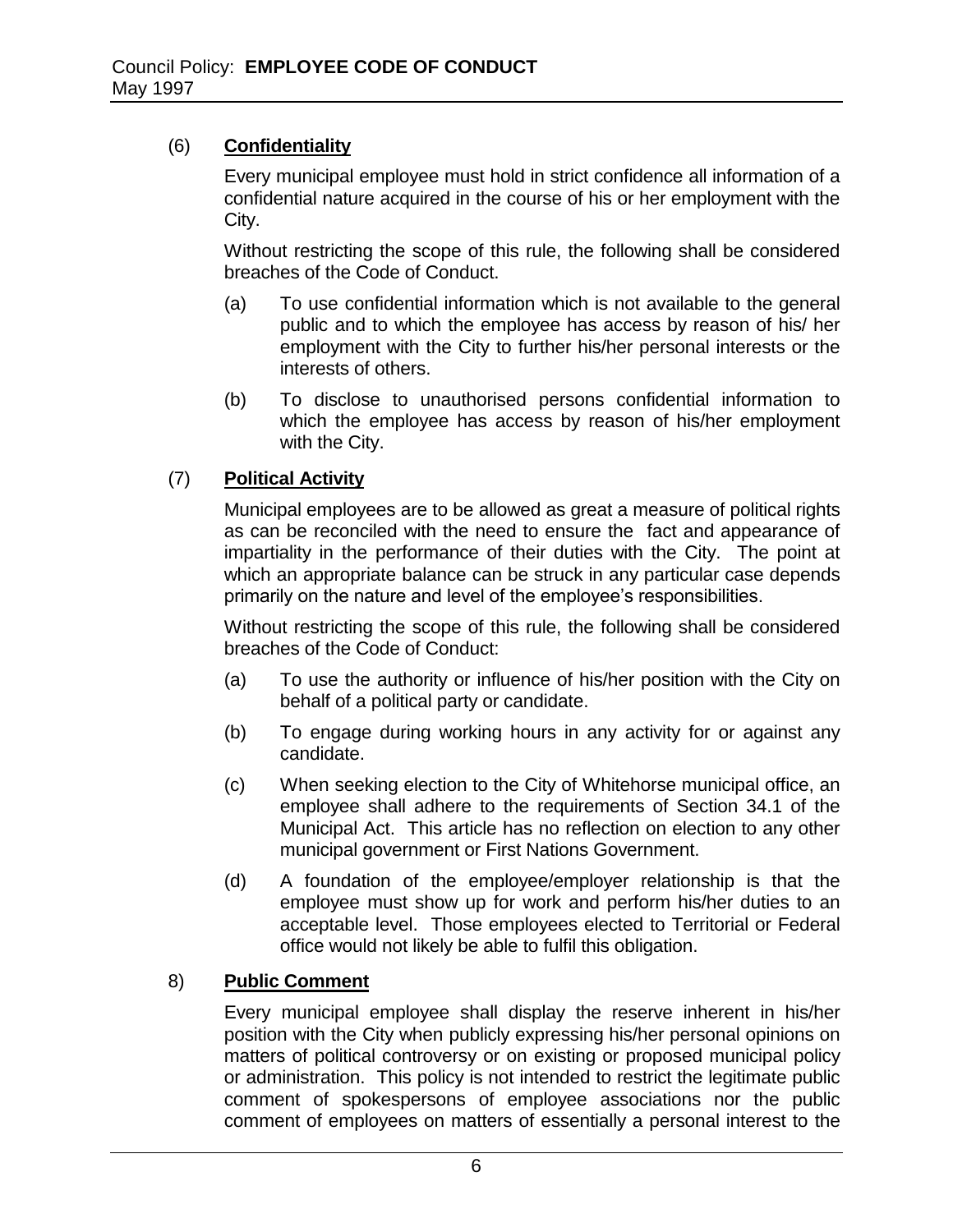employee as opposed to an interest related to his/her employment with the City.

Without restricting the scope of this rule, the following shall be considered breaches of the Code of Conduct.

- (a) To express publicly the employee's personal views on matters of political controversy or on municipal policy or administration where to do so would impair the public's confidence in that employee's ability to perform his/her official duties with integrity and impartiality, or impair the ability of City Council or City Management to carry out its or their functions.
- (b) Relations with the media shall be conducted such that only factual and objective information related to policies adopted by Council shall be transmitted. Employees must refrain from putting forth speculative or subjective insights.

# *Note: Employees should not assume that any unethical activities not covered by the Code of Conduct are permissible.*

# (9) **Staff/Council Relations**

Municipal employees must recognise the distinct roles of the elected and non-elected bodies within the municipality. Simply stated, Council is responsible for developing policy and staff is responsible for its implementation. A significant yet somewhat less-defined function of staff is the role of advisors to Council. Because of the significance of this advisory function, it is important that staff avoid creating disparity by dealing with members of Council in an inequitable manner.

Without restricting the scope of this rule, the following shall be considered breaches of the Code of Conduct.

- (a) Employees shall deal with all members of Council in an objective and impartial manner at all times.
- (b) Employees must recognise that elected officials are responsible for the establishment of policy and that employees are responsible for implementation of the directives originating from Council and conduct themselves accordingly.
- (c) Good teamwork is based on "no surprises". Municipal employees, when requested to provide information to elected officials, should endeavour to provide that same information to all members of council.
- (d) Employees have the authority to refer elected officials to their manager if they are made to feel uncomfortable with any request for information, opinion or assistance by, or on behalf of, the elected official.